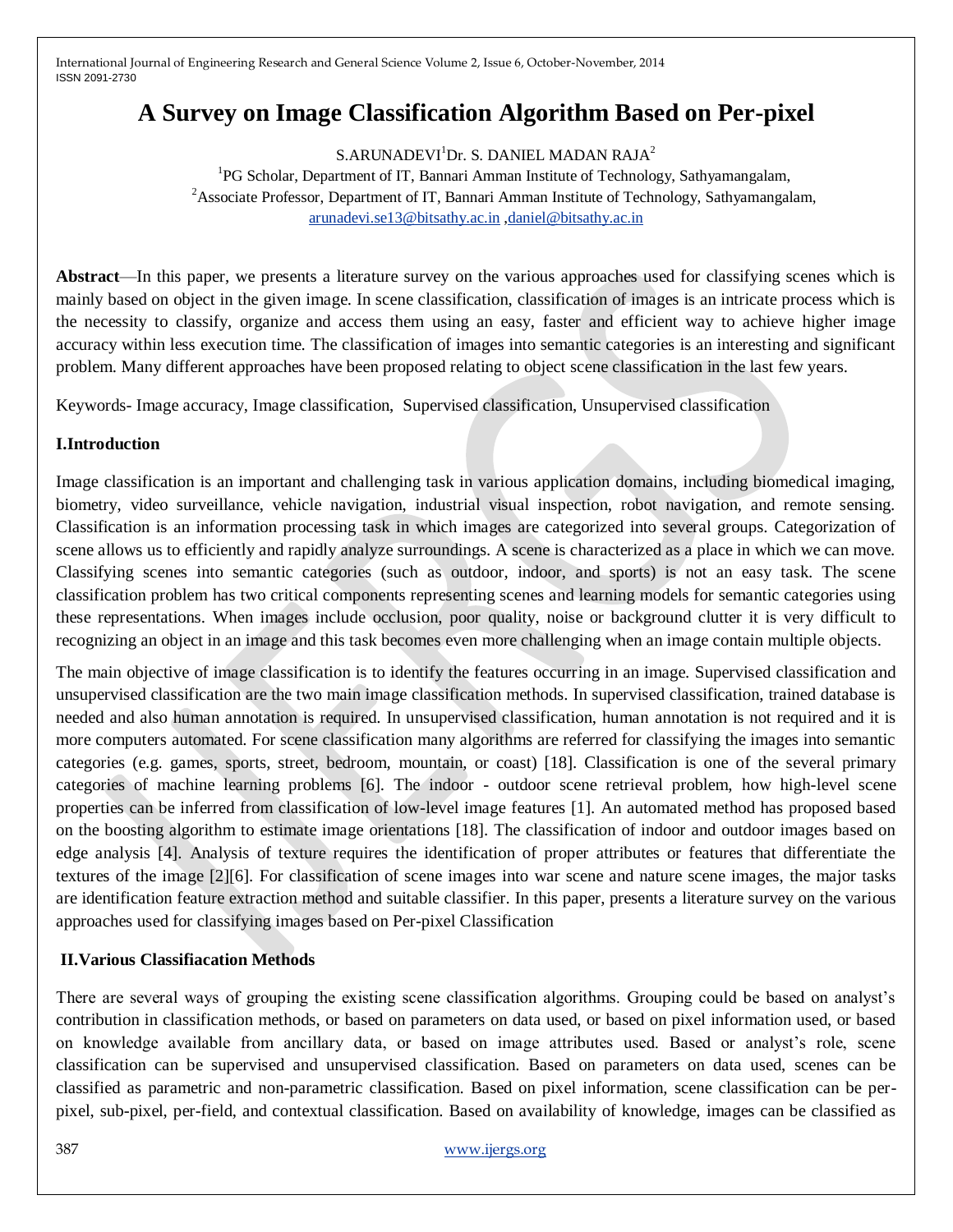knowledge-free and knowledge-based classification. In this paper, Scene classification algorithms are described based on Per-pixel Classification techniques in the following subsection

## **A. Pre-pixel Classification**

In per-pixel classification each pixel is assigned to a class by considering the spectral similarities with the different classes [21]. Per-pixel classification can be parametric or non-parametric. In parametric classification it is assumed that the probability distribution of each of the classes is known. Usually, parameters like mean vector and covariance matrix are obtained from the training data. However, the assumption of normal probability distribution of each class is often violated for complex landscapes. Moreover, insufficient training samples may lead to a singular covariance matrix.

The most commonly used parametric classifier is the maximum likelihood classifier (MLC). Unlike parametric classification, non-parametric classification is neither based on any assumption nor uses statistical parameters. This classifier assigns pixels to classes based on pixel's position in discretely positioned feature space [22]. Some of the most commonly used non-parametric classifiers are nearest neighbor (NN), support vector machine (SVM), artificial neural network (ANN) based classifiers, and decision tree-based classifiers.

#### *1) Nearest Neighbor Classification:*

Nearest neighbor based algorithms are simple but effective methods used in statistical classification. Categorizing unlabeled samples is based on their distance from the samples in training dataset. Let a set of n labeled training samples be given as  $S = \{X_1, X_2, \ldots, X_n\}$ , where  $X_i \in \mathbb{R}^d$ . According to the nearest neighbor classification rule, an unlabeled sample t is assigned to the class of  $X_i \in S$  if  $X_i$  happens to be the nearest neighbor of t. Usually Euclidean distance is used as a measure of nearest neighbor. On the other hand, according to kNN classification a set of k nearest neighbors is computed for an unlabeled sample instead of a single nearest neighbor. Then, the test sample is assigned to the class that occurs most frequently among the k-nearest training samples. If the ranges of the data in each dimension vary considerably, this can affect the accuracy of the nearest neighbor based classifications. Thus, both the training and testing data need be normalized [27]

## *2) Support Vector Machine Classification:*

SVM is an efficient supervised binary classification technique. SVM classification methods have often found to provide higher accuracies compared to other methods, such as MLC, ANN-based classifications. SVM classifiers always deliver unique solutions, since the optimality problem is convex. Some of the significant contributions in SVM classification include cluster assumption based active- learning for classifying remote sensing images proposed by Patra et al. [30], fusion of texture and SIFT-based descriptors for remote sensing image classification proposed by Risojević et al. [31], image classification based on linear distance coding proposed by Wang et al. [32]. These algorithms are presented briefly as follows:

Patra et al. [30] develops a reliable active learning based classification for remote sensing images. Collecting labeled samples is time consuming and costly. Also, redundant samples slow down the training process. Thus, training set needs to be kept as small as possible to avoid redundancy, and at the same time, patterns with the largest amount of information need to be included in the training set. The proposed active learning method is implemented in the learning phase of the SVM classifier. The SVM classifier is first trained with a small number of labeled samples. Each unlabeled sample is given an output score based on how likely or unlikely it is a member of a class. These output scores are plotted into a histogram. Thus, the most ambiguous samples generate output scores located in the valley region of the histogram. A threshold is chosen to determine which unlabeled samples should be considered. This technique is not strongly affected by the initial training samples chosen and it is simple in terms of computational complexity. Thus, it has important advantage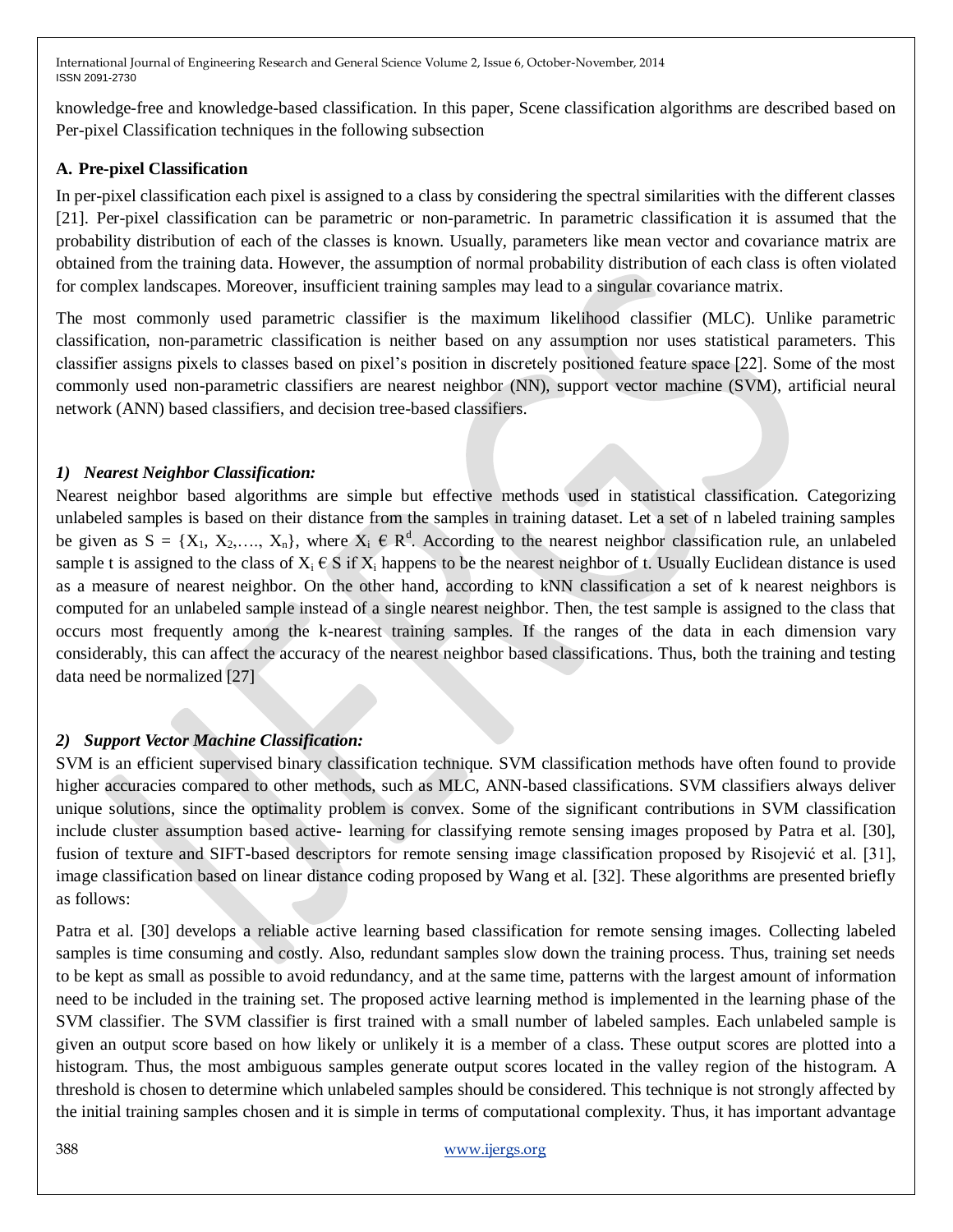in remote sensing applications. Risojević et al. [31] proposes a hierarchical fusion of local and global descriptors in order to classify high resolution remote sensing images. They suggest use of a Gabor filter bank at S scales and K orientations. An Enhanced Gabor texture descriptor (EGTD) is developed based on cross correlation between the spatial-frequency sub-bands of Gabor image decomposition.

Wang et al. [32] develops a linear distance coding (LDC) based classification method. Bag of Words (BoW) based classifier uses the three-step method: extraction of local features of an image, generating codebook and then quantize/encode local features accordingly, finally pooling all the codes together to generate a global image representation. However, because of the quantization process, the information loss is inevitable in such a feature extraction-coding-pooling based method. Naïve Bayes Nearest Neighbor (NBNN) method tackles this information loss by avoiding the quantization/coding process. Instead, it uses image-to-class distance, which it calculates based on local features. Since, spatial context of images needs to be explored more effectively for better performance of a classifier, Spatial Pyramid Matching (SPM) is often used as coding-pooling based methods. However, SPM strictly requires that the involved images exhibit similar spatial layout. The proposed method uses the advantages of both BoW and NBNN, and at the same time relieve the strict spatial layout requirement for SPM. In this method each local feature is transformed into a distance vector, whose each element represents certain class-specific semantics. Since image representation produced by LDC is complementary to the one produced by original coding-pooling method, their combination can result in performance improvement of a classifier. Performance is evaluated using both Locally-constrained Linear Coding (LLC) and Localized Soft-Assignment Coding (LSA) as the linear coding method. LLC and LSA are individually used as coding methods, whereas max pooling is always employed. Original coding pooling based image representation, LDC based image representation, and their concatenation are used for evaluation. It is observed that the concatenated representation outperforms the other two in terms of classification accuracy.

## *3) Decision Tree-based Classification:*

A supervised classifier which requires less complicated training compared to the ANN is based on a decision tree. A decision tree breaks up a complex decision into multiple simpler decisions so that the final solution resembles the desired solution. Decision tree is a hierarchical structure consisting of nodes and directed edges. Each node is an attribute of an observation that needs to be classified, whereas each edge represents a value the attribute can take. The root node is the attribute, which best divides the training data, whereas each leaf node is assigned a class label. Hunt's algorithm is the most commonly used method for building a decision tree. Hunt's algorithm recursively partitions the training data until all the members of each partition belongs to the same class label, or there are no more attributes remaining for partitioning [37]. Selecting the best split (also known as attribute selection) is a challenging task while building a decision tree and consequently several measures are proposed in literature. The goodness of a split can be measured quantitatively by several metrics, such as information gain, information gain ratio, Gini index etc. While using a large dataset, a decision tree representation can be significantly complex and, hence, classification may suffer from substantial complexity. As a result, a number of pruning methods are employed to reduce the size of the decision tree by removing sections of the tree, which are insignificant in classifying observations. Two of the significant contributions in decision tree based classification are discussed as follows

Pal et al .[38] proposes the use of a univariate decision tree classifier with error based pruning (EBP). They use four different attribute-selection measure metrics to verify that the classification accuracy is not affected by the choice of attribute selection-measure metric. The accuracy of the decision tree classifier is measured while using different pruning methods, such as reduced error pruning (REP), pessimistic error pruning (PEP), error-based pruning (EBP), critical value pruning (CVP), and cost complexity pruning (CCP). It reveals that the EBP outperforms the other pruning methods. They also perform a comparative evaluation between ANN-based classification and the proposed decision tree-based classification. Accuracy and processing time are recorded for both the ANN-based classifier and the decision tree based classifier, using ETM+ and InSAR datasets. It shows that for both the datasets, the decision tree based classifier performs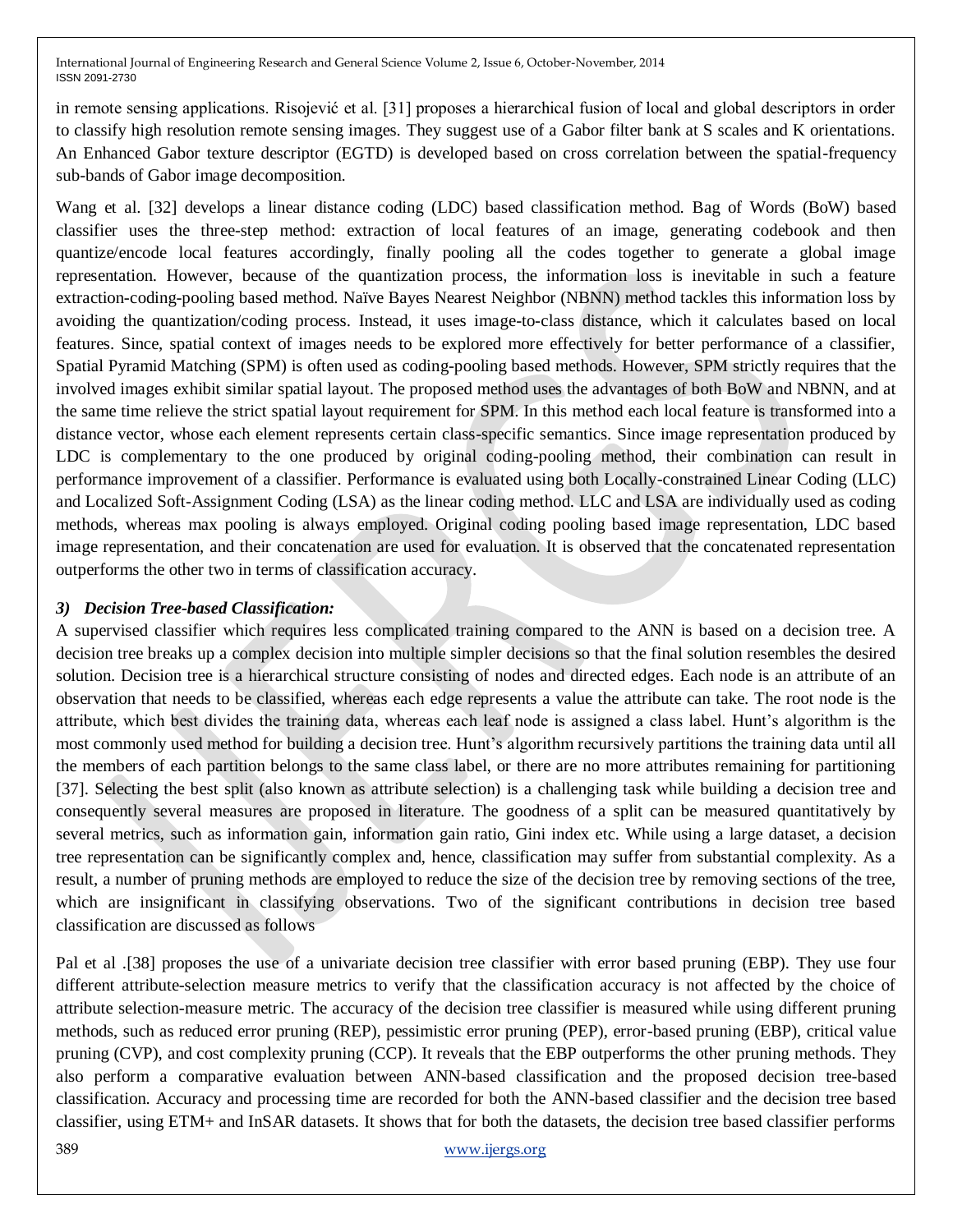better than the other in terms of both classification accuracy and processing time. Thangaparvathi et al. [39] proposes a modification to the RainForest algorithm, which was developed to address the scalability issue when a large dataset is used. The data structure used in this proposed method IAVC set and IAVC group is the improved version of AVC set (attribute-value class) and AVC group used in the RainForest algorithm.

Several other decision tree-based classifiers have been proposed, which use a variation of the Hunt's algorithm as the decision tree induction method. [40, 41] use the classification based on the ID3 algorithm. [42] Uses the C4.5 decision tree classifier and [43] utilizes the CART based decision tree

# *4) Artificial Neural Network-based Classification:*

ANN is a computational model inspired by the biological neural network. It could be considered as a weighted directed graph in which nodes are neurons and edges with weights are connection among the neurons. Each artificial neuron computes a weighted sum of its input signals and generates an output, based on certain activation functions, such as piecewise linear, sigmoid, Gaussian, etc. It consists of one input layer, one output layer, and depending on the application it may or may not have hidden layers. The number of nodes at the output layer is equal to the number of information classes, whereas the number of nodes at the input is equal to the dimensionality of each pixel. Feed-forward ANN with the back propagation learning algorithm is most commonly used in ANN literature. In the learning phase, the network must learn the connection weights iteratively from a set of training samples. The network gives an output, corresponding to each input. The generated output is compared to the desired output. The error between these two is used to modify the weights of the ANN. The training procedure ends when the error becomes less than a predefined threshold. Then, all the testing data are fed into the classifier to perform the classification.

For very high dimensional data, the learning time of a neural network can be very long, and the resulting ANN can be very complex [33]. Consequently, several ANN-based classification algorithms have been proposed in literature, aiming to minimize the complexity. Both [34, 35] suggest use of adaboost algorithm, i.e., building a strong classifier, using linear combination of several weak classifiers. Both of them use a back propagation learning algorithm. A two-layer-ANN with a single hidden layer is used in [34] as a weak classifier. It uses 50 nodes in the input layer and 25 nodes in the hidden layer. The proposed algorithm works by using weak classifier in a number of iterations (t) and by maintaining a distribution of weights for the training samples. Initially the training samples are assigned equal distribution. However, in subsequent iterations weights of poorly predicted training samples are increased. Finally, the weak classifier finds a weak hypothesis which is suitable for the distribution of the samples at that iteration. A confidence score for the weak hypothesis is also calculated.

AVIRIS data is used in [34] to compare the performance of the proposed algorithm with MLC. It is evaluated that the maximum likelihood-based classifier requires 4,554 parameters for learning, whereas the proposed algorithm requires only 975 parameters for learning but still the proposed method outperforms the maximum likelihood-based classifier. The INRIA human database is used in [35] for evaluation. Three different combinations of weak classifiers are tested by varying the number of nodes in the hidden nodes from 1 to 3. When more hidden nodes are used, the accuracy of the proposed classifier is seen to be better. Comparing the proposed classifier with global linear SVM, global kernel SVM, and cascade linear SVM based classifiers show that the proposed algorithm performs better than the others.

In order to address the complexity of the ANN in case of high dimensional data, feature reduction mechanisms have also been investigated in literature. Majhi et al. [36] proposes a low complexity ANN for recognition of handwritten numerals. The proposed method uses an image database of handwritten numerals. Three hundred ninety six data for each numeral is used for training purposes. At first, binary images of the numerals are converted into gray scale images. Then gradient and curvature values are computed for each image, and subsequently 2,592 dimensional gradient feature vectors and 2,592 dimensional curvature feature vectors are generated. A principal component analysis (PCA) technique is used to compress the data and generate gradient feature vectors and curvature feature vectors of dimensions 66 and 64, respectively. These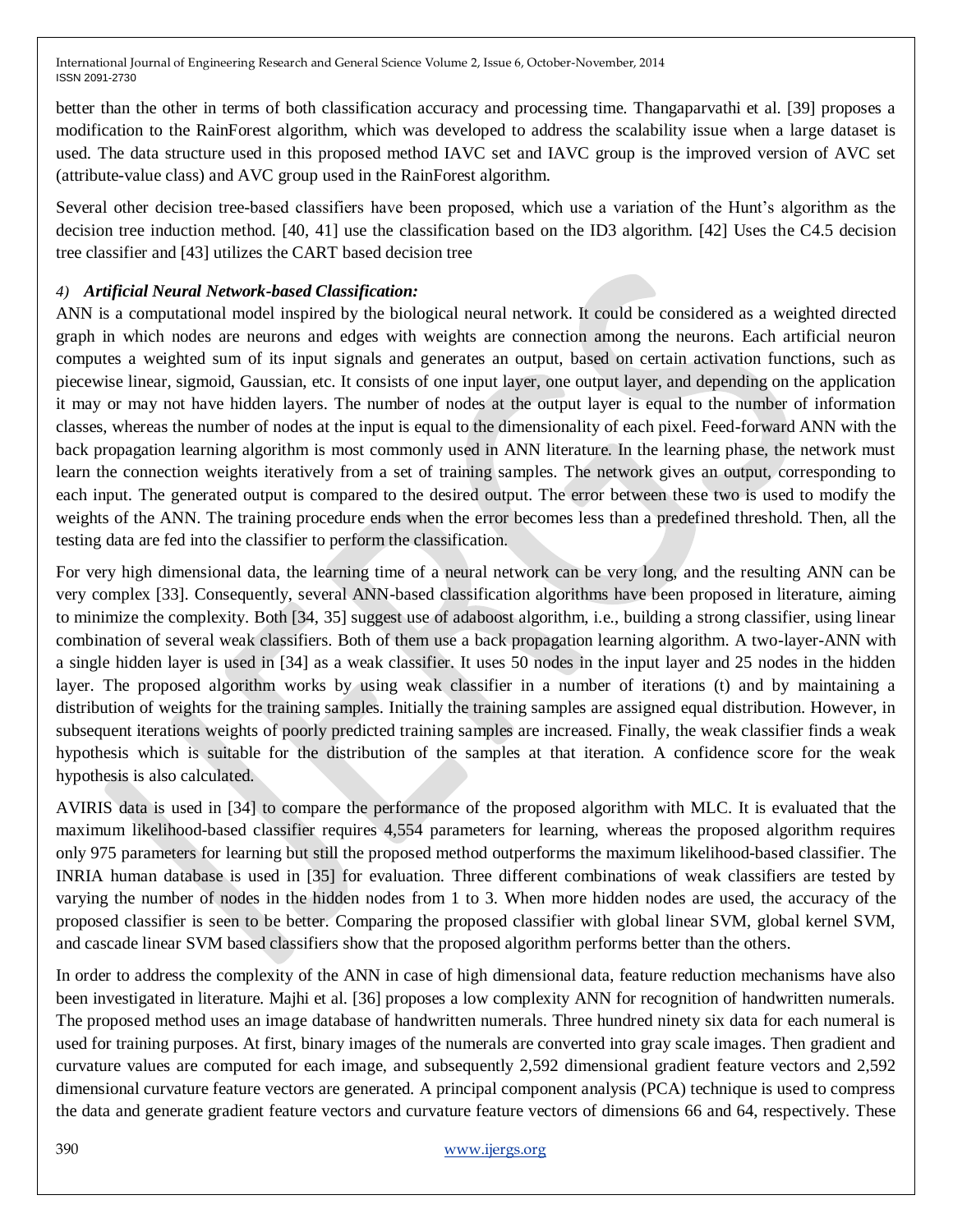feature vectors are extended to trigonometric terms and fed to a low complexity single layer classifier. Each numeral with 100 data is used for testing purposes. The classification accuracy obtained using gradient feature vectors and curvature feature vectors are 98% and 94% respectively. Also, it is evaluated that the performance of the proposed algorithm is comparable to the modified quadratic discriminant function (MDQF) based classifier, but it offers low complexity.

## **III. CONCLUSION**

Scene classification plays a key role which is affected by many factors in the field of computer vision. Classification algorithms can be per-pixel, sub-pixel, per-field, contextual, knowledge-based, and high-level. Success of a classification method depends on several factors.Per-pixels classification methods are mostly used in practice. However, they suffer from mixed pixel problem, particularly for medium and coarse spatial resolution data. This paper aims at providing a guide for selecting appropriate classification method based on Per-pixel classification by giving brief knowledge about different classification methods

#### **REFERENCES:**

- [1] G. Yan, J. F. Mas, B. H. P. Maathuis, Z. Xiangmin, and P. M. Van Dijk, "Comparison of pixel-based and object‐oriented image classification approaches—a case study in a coal fire area, Wuda, Inner Mongolia, China," International Journal of Remote Sensing, vol. 27, pp. 4039-4055, 2006/09/01 2006.
- [2] B. R. Kloer, "Hybrid parametric/non parametric image classification," in Technical Papers, ACSM-ASPRS Annual Convention, 1994, pp. 307-316.
- [3] M. P. Sampat, A. C. Bovik, J. K. Aggarwal, and K. R. Castleman, "Supervised parametric and non-parametric classification of chromosome images," Pattern Recognition, vol. 38, pp. 1209- 1223, 2005.
- [4] S. Patra and L. Bruzzone, "A Fast Cluster-Assumption Based Active-Learning Technique for Classification of Remote Sensing Images," Geoscience and Remote Sensing, IEEE Transactions on, vol.49, pp. 1617-1626, 2011.
- [5] V. Risojevic and Z. Babic, "Fusion of Global and Local Descriptors for Remote Sensing Image Classification," Geoscience and Remote Sensing Letters, IEEE, vol. 10, pp. 836-840, 2013.
- [6] W. Zilei, F. Jiashi, Y. Shuicheng, and X. Hongsheng, "Linear Distance Coding for Image Classification," Image Processing, IEEE Transactions on, vol. 22, pp. 537-548, 2013.
- [7] R. Ablin and C. H. Sulochana, "A Survey of Hyperspectral Image Classification in Remote Sensing."
- [8] Q. Sami ul Haq, L. Tao, and S. Yang, "Neural network based adaboosting approach for hyperspectral data classification," in Computer Science and Network Technology (ICCSNT), 2011 International Conference on, 2011, pp. 241-245.
- [9] Y. Ren and B. Wang, "Fast human detection via a cascade of neural network classifiers," in Wireless, Mobile and Multimedia Networks (ICWMNN 2010), IET 3rd International Conference on, 2010, pp. 323-326.
- [10] B. Majhi, J. Satpathy, and M. Rout, "Efficient recognition of Odiya numerals using low complexity neural classifier," in Energy, Automation, and Signal (ICEAS), 2011 International Conference on, 2011, pp. 1-4.
- [11] D. Pop, C. Jichici, and V. Negru, "A combinative method for decision tree construction," in Symbolic and Numeric Algorithms for Scientific Computing, 2005. SYNASC 2005. Seventh International Symposium on, 2005, p. 5 pp.
- [12] M. Pal and P. M. Mather, "A comparison of decision tree and backpropagation neural network classifiers for land use classification," in Geoscience and Remote Sensing Symposium, 2002. IGARSS'02. 2002 IEEE International, 2002, pp. 503-505.